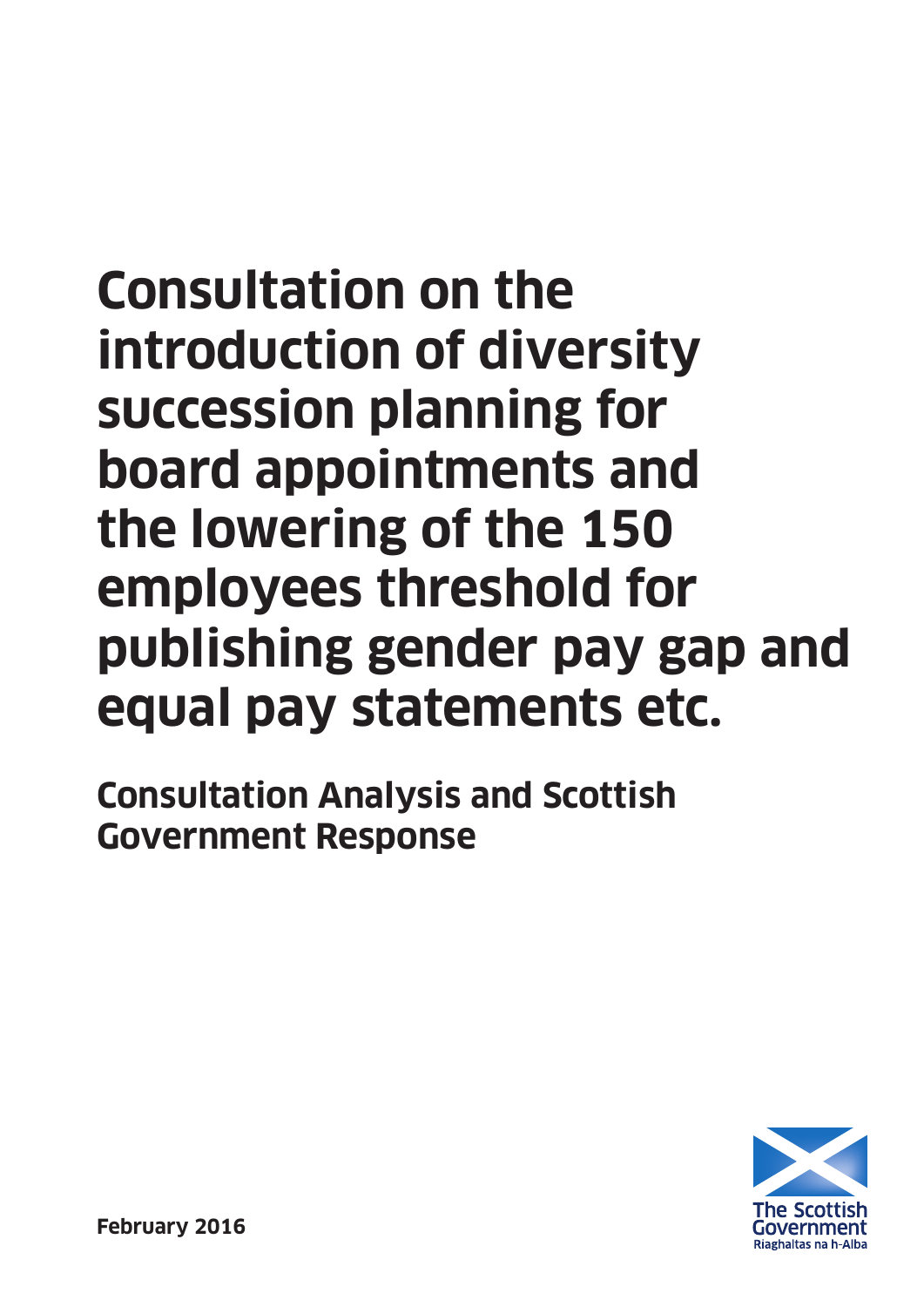# **Introduction**

**.** 

1. The Scottish Government"s consultation on the introduction of diversity succession planning for board appointments and the lowering of the 150 employees threshold for publishing gender pay gap and equal pay statements etc. (hereafter referred to as "the consultation") ran from 5 October 2015 to 29 November 2015.

2. The purpose of the consultation was to seek views on the practical application of Scottish Government proposals to amend the Equality Act 2010 (Specific Duties) (Scotland) Regulations 2012 to:

- Introduce a new requirement on listed public authorities to publish the gender composition of their boards and to produce succession plans to increase the diversity of their boards, and;
- Lower the threshold for listed public authorities to publish information on their gender pay gap and equal pay statements, from those authorities with more than 150 employees to those with more than 20 employees.

3. Thirty-eight responses were received, all but one of which was received from a group or organisation. The majority of responses were received from public, NHS health, and further and higher education bodies (30) reflecting that the new requirements will only apply to listed public authorities in Scotland<sup>1</sup>. Six responses were received from third sector organisations.

| <b>Respondent Type</b>           | No. of responses $(N = 38)$ |
|----------------------------------|-----------------------------|
| <b>Public Body</b>               | 23                          |
| <b>Third Sector Organisation</b> | 6                           |
| <b>NHS Health Body</b>           | 5                           |
| Further or Higher Education Body | 2                           |
| <b>Private Association</b>       |                             |
| Individual                       |                             |

4. In addition to setting out the draft regulations the consultation paper invited responses to seventeen questions. Thirty-five consultees provided a structured response, answering some or all of the questions while three consultees provided free-flowing comments.

5. This report presents quantitative and qualitative findings from the consultation. Quantitative findings are presented for all closed questions (those with a yes, no or don"t know option). Further qualitative analysis has been undertaken with key themes and specific points outlined.

6. All responses to the consultation, where permission has been given to publish, are available to read in full on the Scottish Government website at [http://www.gov.scot/Publications/2016/01/8382/0.](http://www.gov.scot/Publications/2016/01/8382/0)

<sup>1</sup> Listed public authorities refers to public authorities who are listed in the Equality Act 2010 (Specific Duties) (Scotland) Regulations 2012 and to whom that Act applies.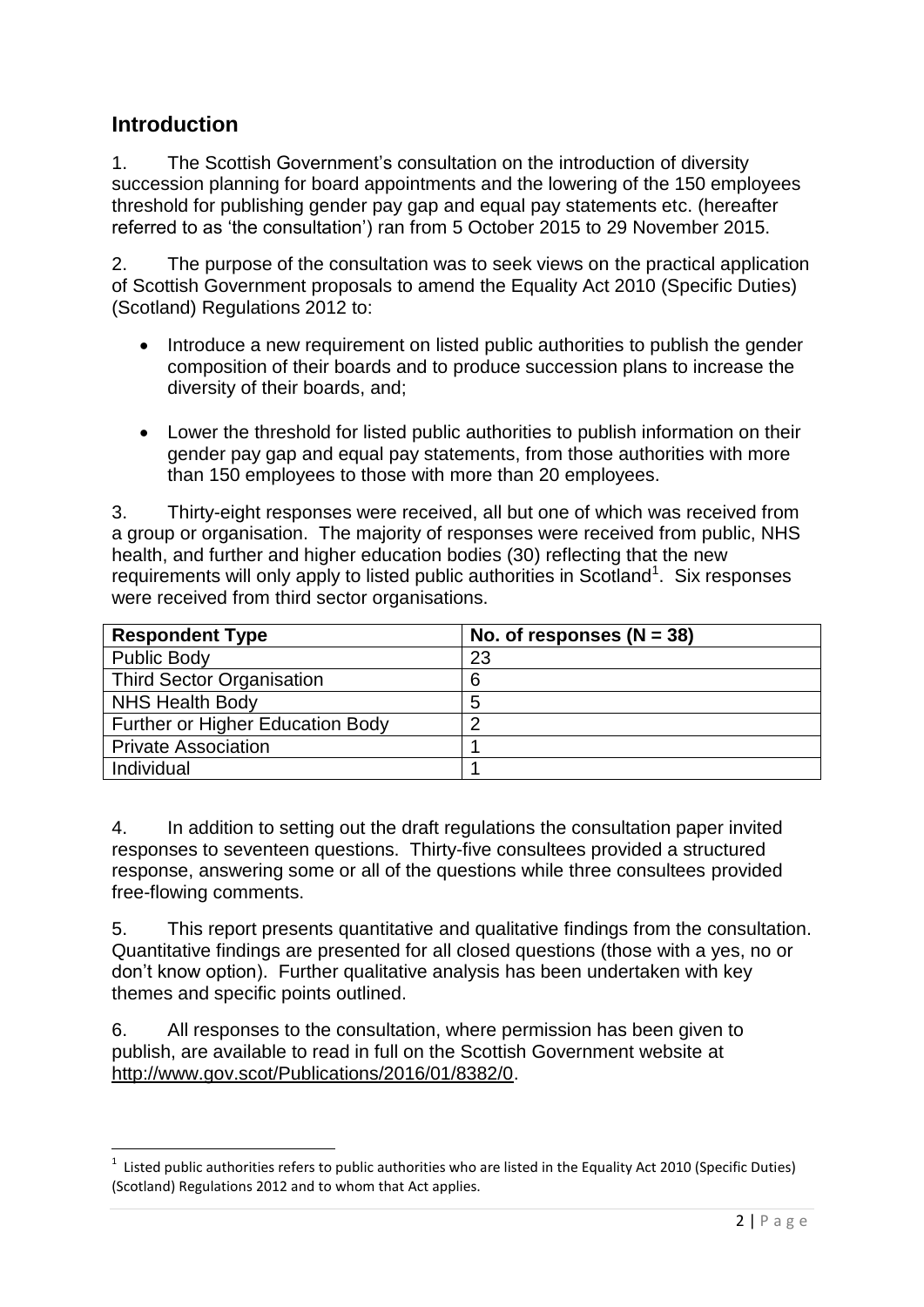# **Results**

# **Part One: Diversity Succession Planning for Board Appointments**

7. Part one of the consultation covered the new requirement on listed public authorities to publish the gender composition of their boards and to produce succession plans to increase the diversity of their boards. Consultees were invited to answer six questions. Numbers in brackets refer to the number of respondents making comments.

#### **Question 1:**

Do you think that making a requirement for listed public authorities to use their board diversity information for succession planning purposes will have a positive impact on the board appointment process? **(Yes, No or Don't Know)**

8. Thirty-four consultees provided a yes, no or don"t know answer in response to question 1, with the majority of consultees (21) indicating that they *did* think that requiring listed public authorities to use their board diversity information for succession planning purposes would have a positive impact on the board appointment process.

| $Q_{\cdot}$ | $N = 34$ |
|-------------|----------|
| Yes         | $\sim$   |
| <b>No</b>   | ↵        |
| Don't Know  | У        |

9. Thirty-four consultees provided comments in response to question 1. The most commonly cited comment (20), made in favour of the new requirements, were that publishing the gender composition of their boards and producing diversity succession plans would act as a positive driver – focussing boards to reflect on their current diversity and skills and what was required from future appointments.

10. Other comments included:

- That the small numbers of individuals on boards would create some practical barriers to the collecting and reporting of data due to data protection restrictions (5);
- Where Scottish Ministers are responsible for making board appointments, consideration should be given to how they will take the board"s diversity succession plan into account (4);
- There is positive learning to be taken from the Higher Education Sector following implementation of the [2013 Scottish Code of Good Higher](http://www.scottishuniversitygovernance.ac.uk/)  [Education Governance](http://www.scottishuniversitygovernance.ac.uk/) (4);
- That a range of activity was needed to improve board diversity, in addition to the new requirements, including consideration of where and how board appointments are described and advertised (2);
- 11. A number of other comments were made by a single respondent: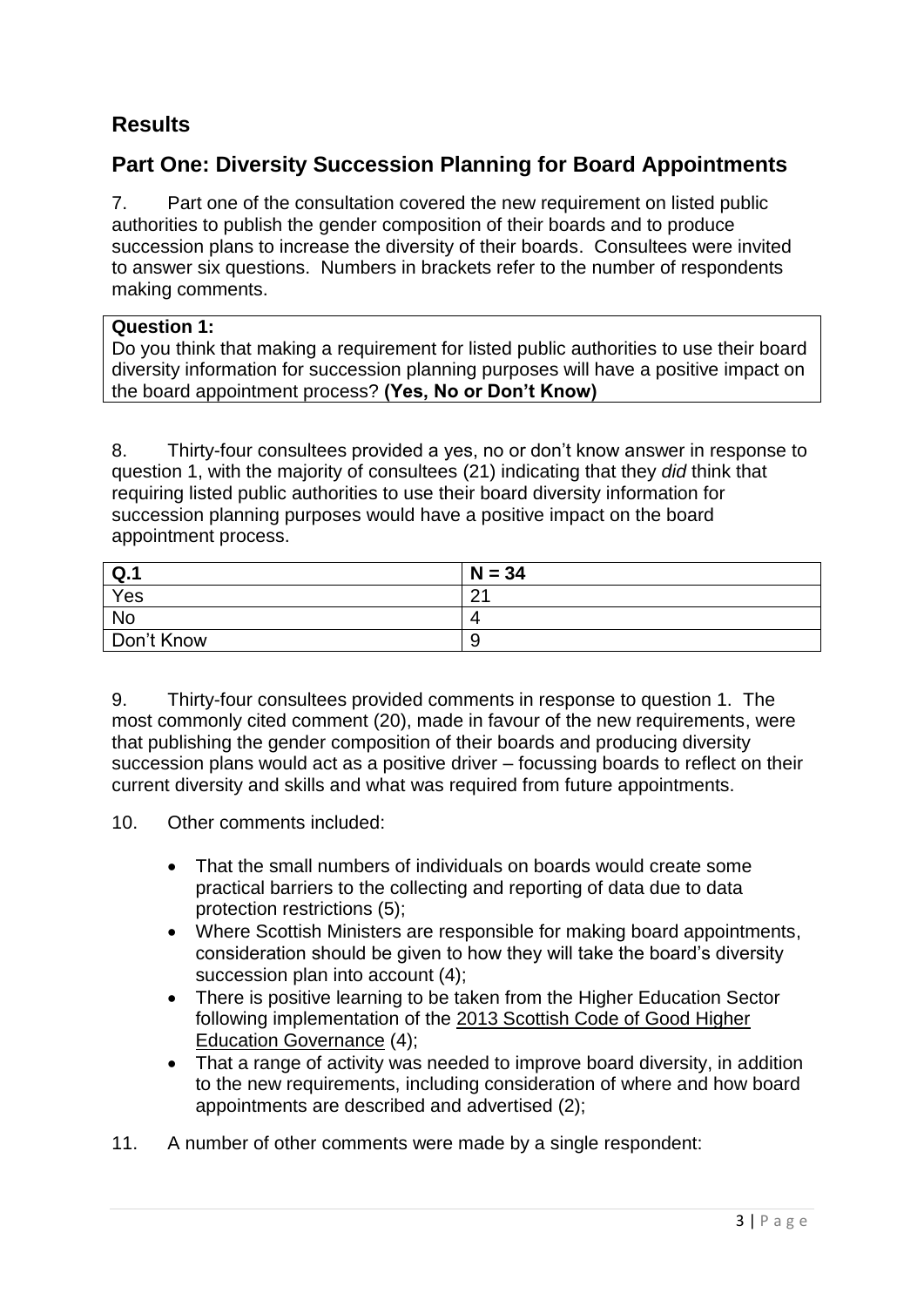- Concern that requiring bodies to use diversity succession planning could encourage a move towards positive discrimination (1);
- Impact on the resources of public bodies needs to be considered (1);
- Clarification of whether executive directors are included in the definition of members is required (1);
- New requirements will help to build knowledge and understanding of equality and the barriers faced by some groups within public authorities  $(1)$ ;
- Data should also be gathered on characteristics other than protected characteristics, e.g. diversity in relation to geography, education and socio economic factors (1);
- It would be helpful to know the proportion of candidates by protected characteristic called for interview, in addition to figures for applicants and appointees (1);
- Succession planning should be informed by skills requirements in the first instance (1);
- Consideration should be given to expanding the guaranteed interview scheme to other characteristics beyond disability (1);
- Board appointments should only be made on merit (1);
- Caution about complacency i.e. having an LGBTI or minority ethnic board member does not automatically mean the experiences of the LGBTI or minority ethnic communities have been taken into account by the board  $(1);$
- There is a lack of evidence as to whether a formal diversity succession planning process will affect the desired change or simply create additional bureaucracy (1).

#### **Question 2:**

Do you agree that the data collected covering individual boards should be aggregated up into sectoral and Scotland wide statistics? **(Yes, No or Don't Know)**

12. Thirty-five consultees provided a yes, no or don"t know answer in response to question 2, with the majority (31) of consultees agreeing that the data collected on individual boards *should* be aggregated up into sectoral and Scotland wide statistics.

| Q.2        | $N = 35$  |
|------------|-----------|
| Yes        | -21<br>ు. |
| No         |           |
| Don't Know | w         |

13. Thirty-two consultees provided comments in response to question 2. Two reasons were frequently cited in favour of aggregating data:

• That it would provide a useful tool for comparison and to show trends and progress at national level. Individual boards could also benchmark themselves nationally and against their sector (provided individual board data was available) (15);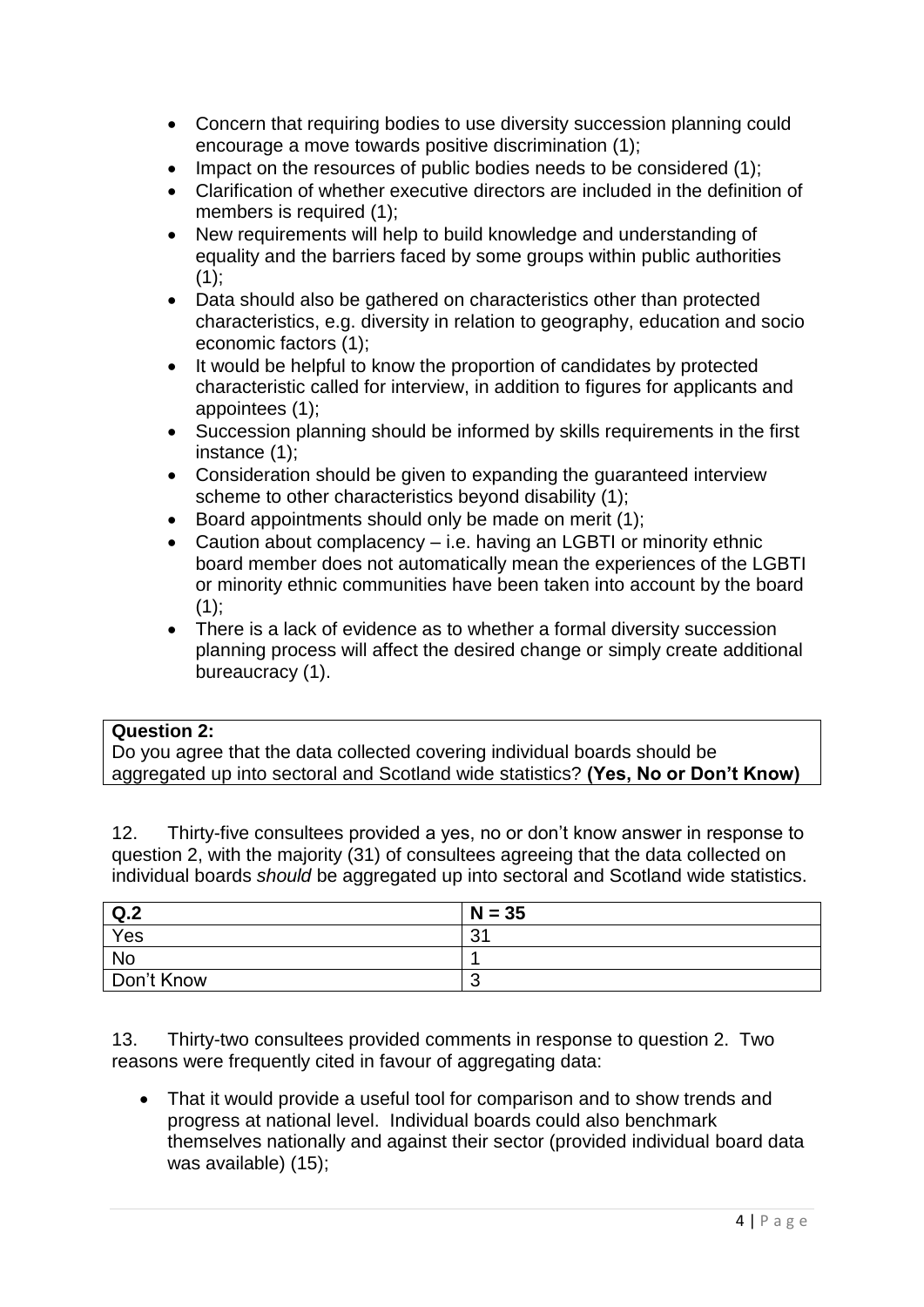- That aggregated data was necessary because individual board level data would often refer to numbers too small to publish without identifying individuals (11)
- 14. Other comments included:
	- Aggregated data could mask local or regional patterns (2);
	- Aggregated data would allow activity to be targeted appropriately, for example at those sectors showing the greatest under-representation (2);
	- It would be helpful to separate the data for colleges and universities because of key differences within these sectors (2);
	- It would be beneficial to capture data for territorial and special health boards separately (1)

#### **Question 3:**

Do you think there are any specific issues for colleges and universities relating to them meeting this new reporting duty? **(Yes, No or Don't Know)**

15. Twenty-six consultees provided a yes, no or don"t know answer in response to question 3, with the majority (14) indicating that they did not know if there were any specific issues for colleges and universities in meeting the new reporting duty.

| Q.3        | $N = 26$ |
|------------|----------|
| Yes        | 6        |
| <b>No</b>  | ∽<br>O   |
| Don't Know | 14       |

16. Twelve consultees provided comments in response to question 3. The issue most commonly referred to was the variation of governance structures for colleges and universities and combination of appointed and elected members which could present challenges for reporting (3). A further consultee acknowledged the variation in governance structures but indicated that this was not an impediment to reporting board diversity (1).

#### **Question 4:**

Do you think that formalising the process of diversity succession planning will help those involved in the board recruitment and selection process to achieve greater diversity on their board? **(Yes, No or Don't Know)**

17. Thirty-four consultees provided a yes, no or don"t know answer in response to question 4, with the majority (22) of consultees indicating that they *did* think that formalising the process of diversity succession planning will help those involved in the board recruitment and selection process to achieve greater diversity on their board.

| Q.4        | $N = 34$ |
|------------|----------|
| Yes        | ററ<br>ᅩ  |
| No         | -        |
| Don't Know | 10       |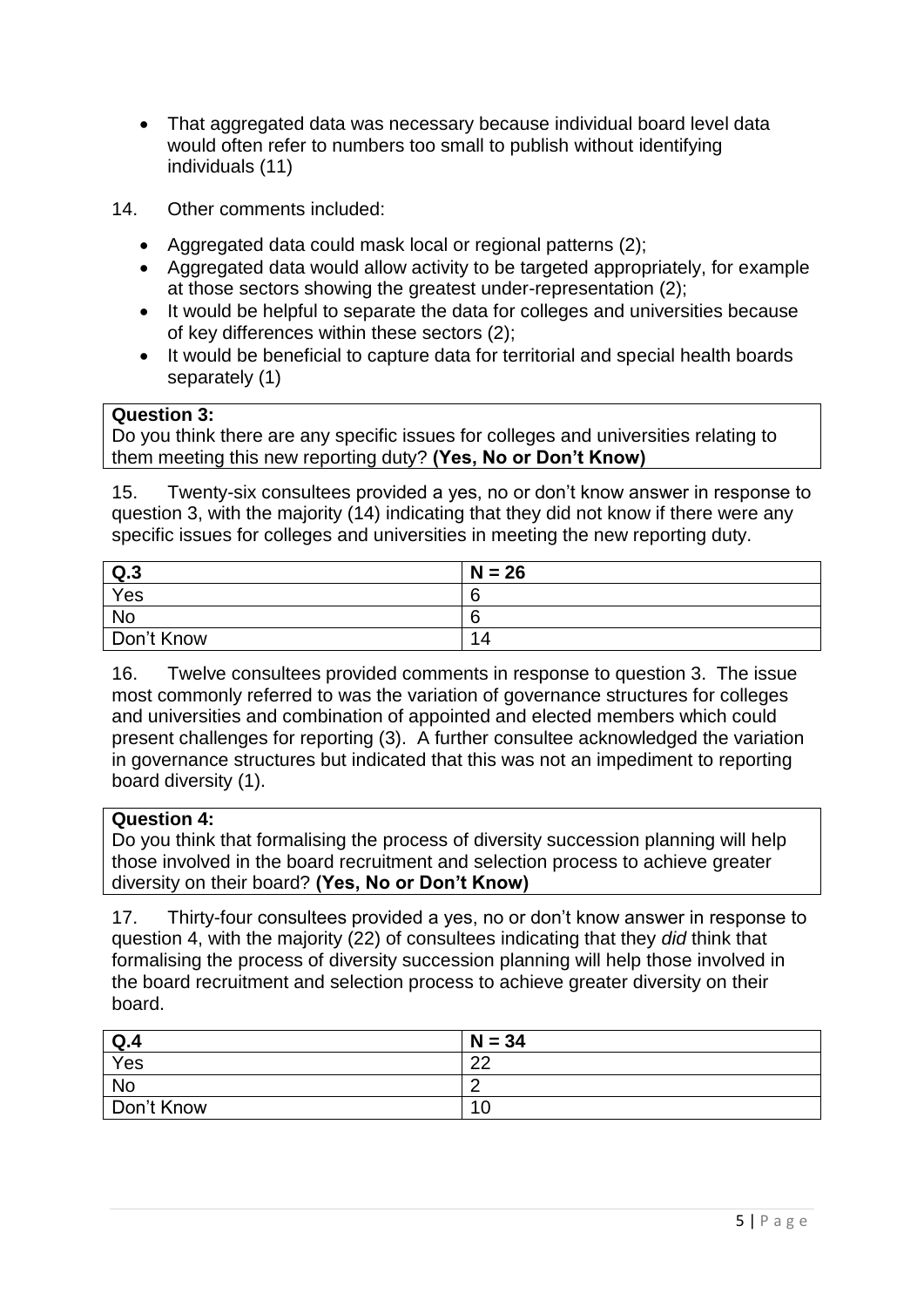18. Thirty-three consultees provided comments in response to question 4. Comments reflected similar themes to those made in response to question 1, that:

- Formalising the process of diversity succession planning will have a positive impact by focussing the board to reflect and take diversity into consideration, based upon data (8);
- The success of the formal succession planning process is dependent upon other wider activity, for example: changing role descriptions and removing the need for previous experience (4);
- The success of the formalised process depends on who has control of the process. Where Scottish Ministers are responsible for making board appointments consideration should be given to how they will take the board"s diversity succession plan into account (4);
- The principle of equal merit must be applied first and foremost (2)

#### **Question 5:**

Where and when do you think is the most appropriate place and timing of the publication of diversity succession plans?

19. Thirty-five consultees put forward views about where and when diversity succession plans should be published. Of the three options put forward in the consultation paper, the most popular option was for succession plans to be aligned to reporting under the Public Sector Equality Duty. Some consultees suggested that it would be relevant for succession plans to be published in line with more than one option.

- At intervals of not more than 2 years, to be included in the authority"s progress report on mainstreaming the equality duty (15);
- No later than 30 April 2017 and subsequently each second year in their annual reports (4);
- As part of their corporate plan, on a three-yearly cycle (4)

20. Three consultees advocated for flexibility, with the place and timing of diversity succession plans to be determined by individual public authorities. Four consultees were in favour of four yearly publication aligned to the publication of equality outcomes.

#### **Question 6:**

Please provide details of any additional issues, not addressed in your other responses, that you think should be considered in relation to the introduction of diversity succession planning.

21. Twenty-two consultees answered question 6. Three consultees reiterated the challenges surrounding the small numbers of board members and the personal and sensitive nature of the information involved which would require careful planning and consideration to be given to the methods of data collection and reporting of data to individual boards. Two consultees commented that the Scottish Government should support public authorities with implementation of the new requirements through the publication of guidance.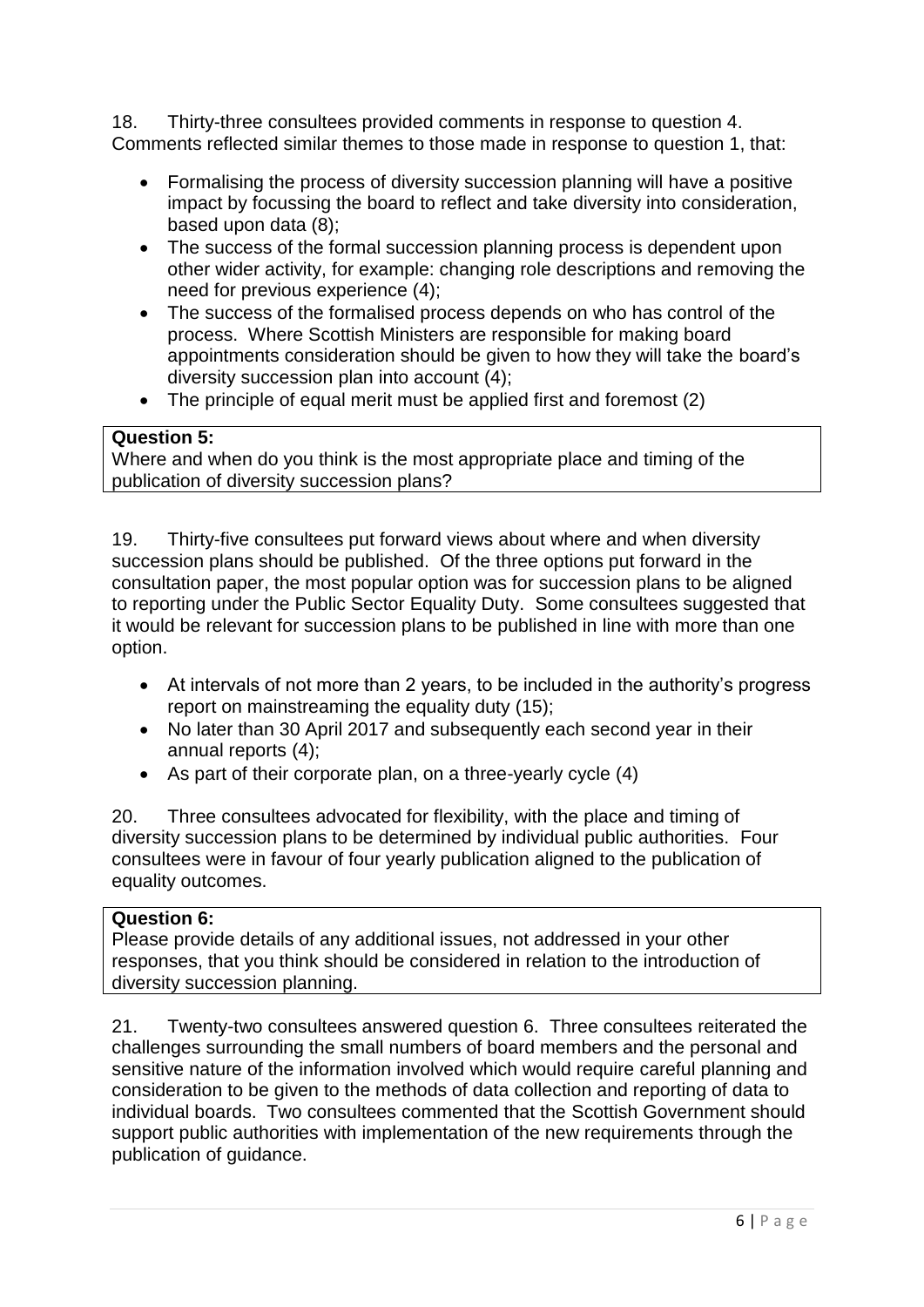- 22. Other comments included:
	- Success in achieving diversity should be celebrated and publicised (1);
	- There are a range of positive steps that Scottish Ministers, their officials and public bodies themselves can take to improve board diversity, including activity focussed on improving: communication of board opportunities; the publicity and application materials, and the appointments process itself (1);
	- The method of recording diversity data should be aligned to existing reporting processes and be as simple and transparent as possible (1);
	- Consideration should be given to the development of a comprehensive strategy for Board appointments encompassing all aspects of the appointment process (1);
	- Consideration should be given to Board cycles of recruitment which may restrict the pace of improvement for some boards (1);
	- Employee diversity is a greater issue than board diversity and consideration should be given to introducing equivalent requirements for employee diversity  $(1)$ ;
	- There needs to be greater awareness of the difference between 'positive action" and "positive discrimination" and an emphasis and clarity throughout the application process that appointments are made on merit (1).

#### **Scottish Government Response:**

The Scottish Government welcomes the broadly positive response to Part 1 of the consultation on diversity succession planning for board appointments and notes that the new requirements are intended to act as a driver to improve the diversity of the boards of Scotland"s public bodies.

The Scottish Government also notes the concerns and comments made regarding data, specifically the need to consider carefully the methods of collecting, storing and reporting the composition of individual boards protected characteristics back to public bodies, so as not to disclose individual"s personal information. Guidance will be developed in partnership with the Equality and Human Rights Commission to support implementation of the new requirements and will include data protection considerations.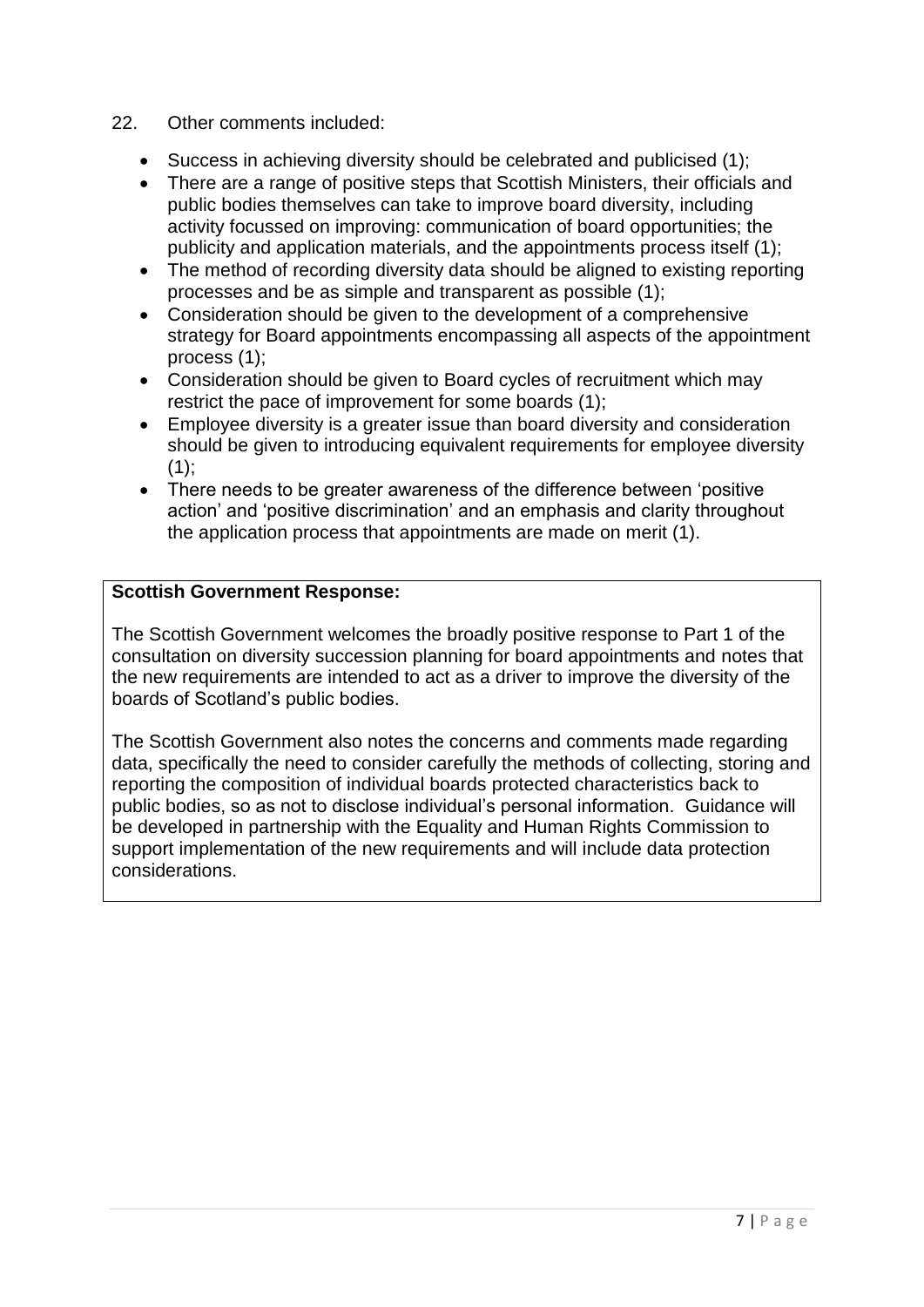# **Part Two: Amending the figure of "150" employees for publishing gender pay gap and equal pay statements etc.**

23. Part two of the consultation covered the lowering of the threshold for listed public authorities to publish information on their gender pay gap and equal pay statements, from those authorities with more than 150 employees to those with more than 20 employees. Consultees were invited to answer two questions in part two.

#### **Question 7:**

Do you agree with the proposal to amend the threshold for gender pay gap and equal pay statement publication from 150 employees to 20 employees? **(Yes, No or Don't Know)** If you do not agree, please tell us why.

24. Twenty-seven consultees provided a yes, no or don"t know answer in response to question 7, with the majority of consultees (18) agreeing with the proposal to amend the threshold for gender pay gap and equal pay statement publication from 150 employees to 20 employees.

| Q <sub>.7</sub> | $N = 27$ |
|-----------------|----------|
| Yes             | 18       |
| <b>No</b>       | 4        |
| Don't Know      | b        |

25. Seventeen consultees provided comments to question 7. The most commonly cited reasons in favour of lowering the pay reporting threshold were:

- That it would contribute to realising greater equality and a reduction in the gender pay gap (5);
- That it would contribute to greater transparency and accountability across the public sector (4);
- That it was beneficial for smaller authorities to identify their pay gaps and reflect on underlying causes (4) – one consultee indicated that smaller organisations are sometimes the most creative in developing actions to address the causes of the gender pay gap

26. Eight consultees commented that the smaller numbers of individuals involved would prevent some authorities from publishing data, particularly disaggregated data, e.g. broken down by grade. Two consultees proposed that the threshold could be lowered to authorities with over 100 employees or authorities with over 50 employees. Other comments included:

- Consideration should be given to the impact of reporting on the resources of smaller authorities (4);
- The duties to report on the gender pay gap and publish an equal pay statement are unnecessary and bureaucratic (1)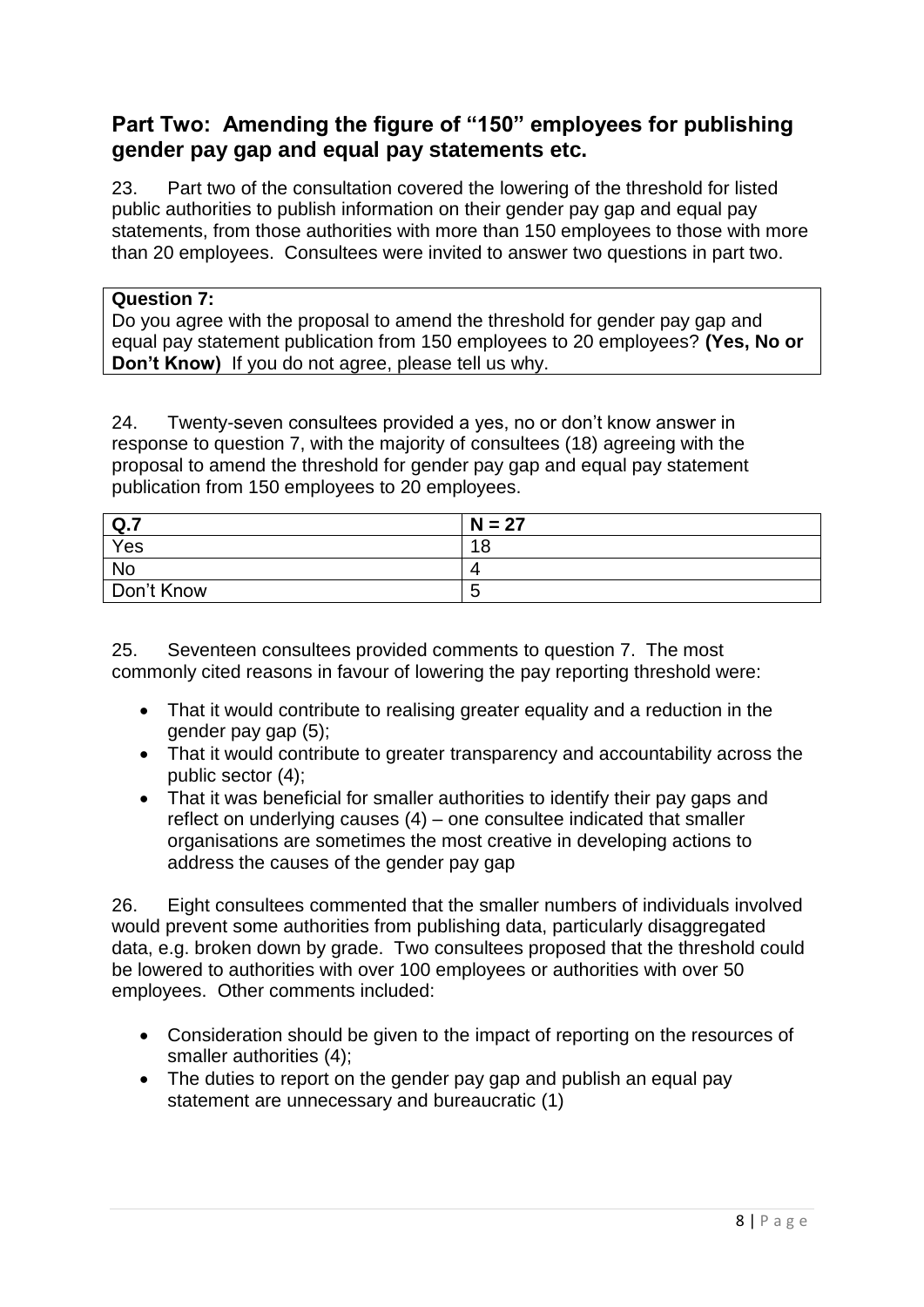#### **Question 8:**

Please provide details of any additional issues, not addressed in your other responses, that you think should be considered in relation to the introduction of diversity succession planning for listed public authorities.

27. Thirteen consultees provided comments in response to question 8. On initial publication question 8 of the consultation paper mistakenly asked consultees if they had any additional issues in relation to the introduction of gender quotas. While this error was corrected during the consultation period, seven consultees did provide comments on gender quotas.

28. In April 2014 the Scottish Government published "Women on Board: Quality through Diversity" a consultation on the introduction of gender quotas on public boards. This consultation paper is available to view on the Scottish Government"s website at [http://www.gov.scot/Resource/0044/00449321.pdf.](http://www.gov.scot/Resource/0044/00449321.pdf) The consultation analysis is available to view at [http://www.gov.scot/Publications/2014/12/9381/0.](http://www.gov.scot/Publications/2014/12/9381/0) Comments on gender quotas have not been considered further as part of this analysis.

29. Other comments made in response to question 8 were:

- The Commissioner for Ethical Standards in Public Life should produce regular reports on progress on board diversity and help share good practice  $(1)$ ;
- While the intention for the boards of public bodies to be more diverse is welcome, fuller consideration needs to be given to the implications for protected characteristics other than gender (1);
- Extending data gathering to other protected characteristics will help to fill evidence gaps and enable public authorities to better meet the general and specific public sector equality duties (1).

#### **Scottish Government Response:**

The Scottish Government welcomes the broadly positive response to the lowering of the reporting threshold for public bodies to report on their gender pay gap and publish equal statements etc. Although the gender pay has narrowed substantially in Scotland since the Equal Pay Act was introduced in 1970, a real and persistent pay gap between men and women remains and cases for unequal pay continue to be brought by women to the Employment Tribunal each year. The Scottish Government is committed to tackling the gender pay gap and believes that as one of the biggest employers in Scotland, the public sector should lead the way and set an example through transparent pay reporting. The lowering of the current reporting threshold for pay reporting will impact on approximately thirty listed public authorities who have between 20 and 150 employees.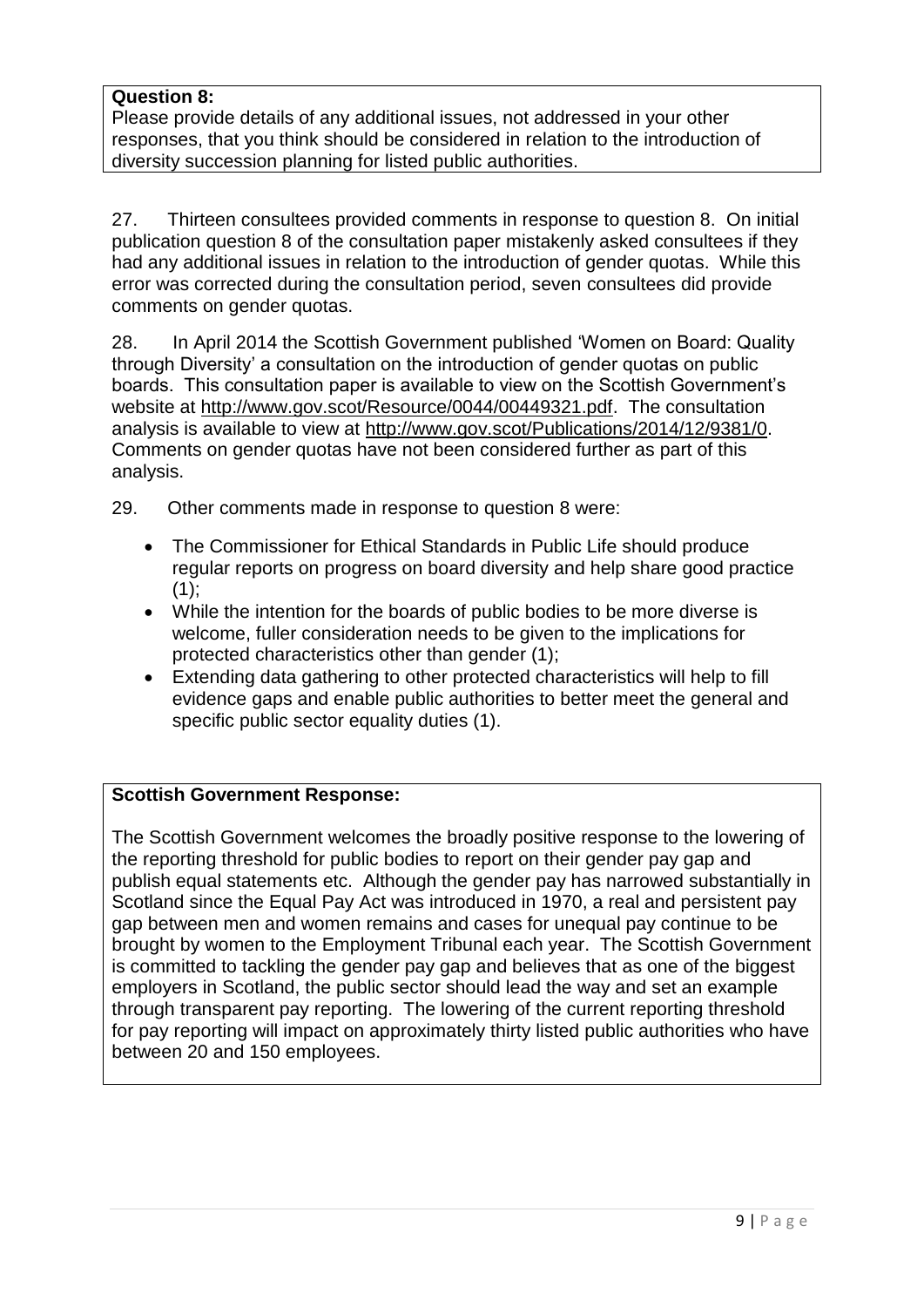# **Part Three: About this consultation**

30. Consultees were invited to answer nine questions in part three on: Business Regulatory Impact Assessment; Equality Impact Assessment, and Privacy Impact Assessment.

## **Business Regulatory Impact Assessment**

#### **Question 9:**

What resource issues, if any, will there be for public bodies to gather information on their board"s diversity and then produce a succession plan for future board appointments? Please give reasons for your answer.

31. Twenty-eight consultees answered question 9. Most consultees (15) said that they did not anticipate any resource issues, or that the impact on resources would be minimal. Smaller numbers of consultees indicated:

- That there would be some additional resource required to develop a succession plan (5);
- That resources would be a greater challenge for smaller bodies (3);
- That there was no benefit to public bodies devoting any resources to gathering this information (1)

#### **Question 10:**

Can the impact of any resource issues for public bodies be quantified using existing costing structures? **(Yes, No or Don't Know)** Please give reasons for your answer.

32. Twenty-two consultees provided a yes, no or don"t know answer in response to question 10. Nine consultees indicated that the impact of any resource issues for public bodies *could* be quantified using existing costing structures, 3 consultees indicated that it *could not* be, and 10 consultees indicated that they did not know.

| Q.10       | $N = 22$ |
|------------|----------|
| Yes        | У        |
| <b>No</b>  | w        |
| Don't Know | 10       |

33. Fourteen consultees provided additional comments in response to question 10. Four consultees said that it would be difficult to quantify costs without further detail and assessment being undertaken. Five consultees reiterated that the impact on the resources of public bodies would be minimal.

#### **Question 11:**

To help with the development of a Business Regulatory Impact Assessment, please provide any other information you think is relevant.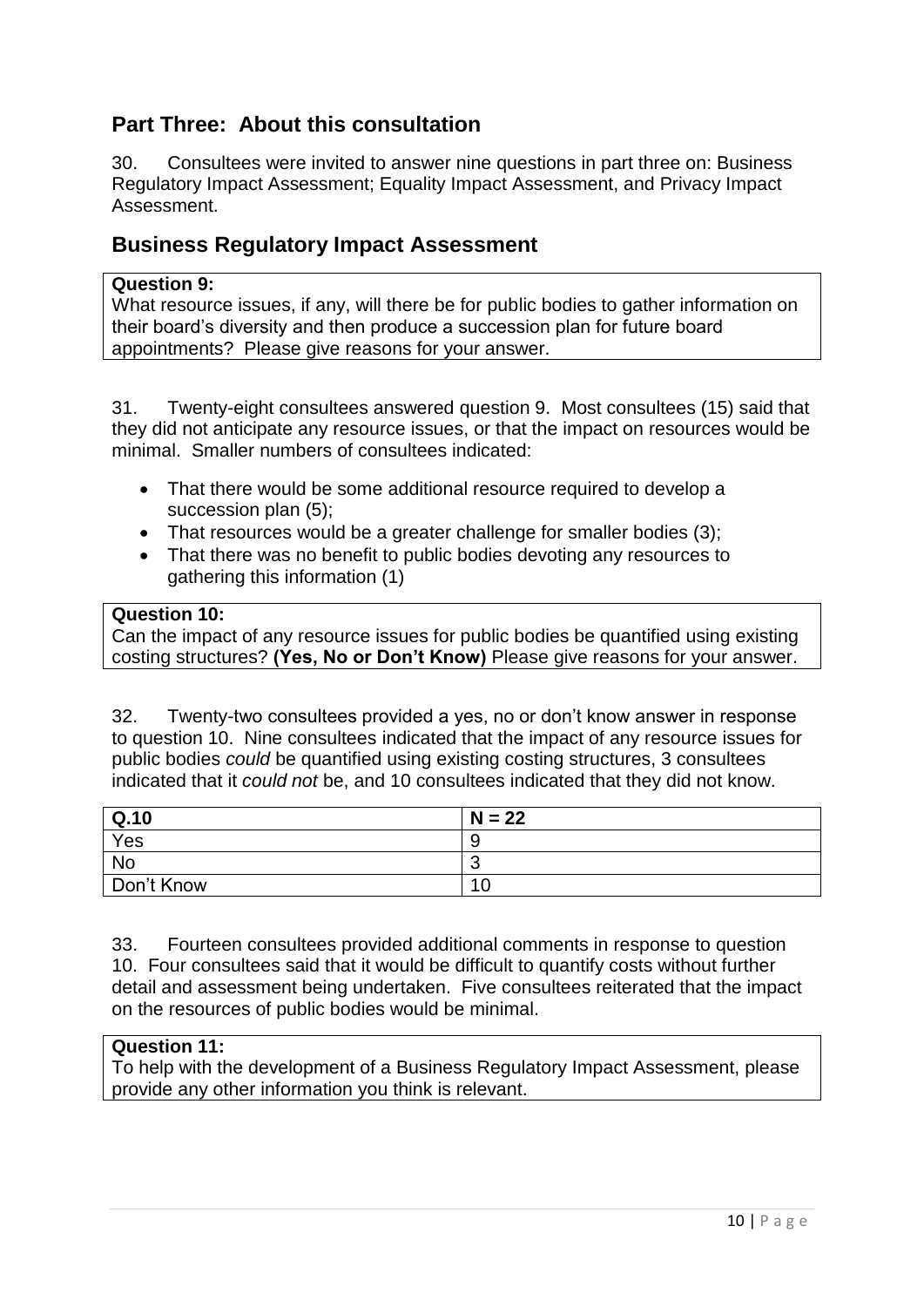34. Five consultees provided additional information they felt was relevant to developing a Business Regulatory Impact Assessment. Comments included:

- Requests for information should be timely and supported by clear quidance  $(1)$ :
- Ensure there is a clearly defined framework that all sizes of organisation can use (1);
- Consider the different types of board and involvement in the appointment process (1);

#### **Scottish Government Response:**

The Scottish Government notes the comments made in relation to resources and acknowledges that while some input of resources will be needed to gather the relevant data and to produce a succession plan, these are not likely to be significant. The Scottish Government will seek to minimise any additional burden on listed public authorities by aligning the new requirements with existing data gathering and reporting requirements under the Equality Act 2010 (Specific Duties) (Scotland) Regulations 2012. Guidance will also be produced to support listed public authorities with the implementation of the new requirement and further consideration will be given to 'standardising' some or all of the process as suggested by some consultees.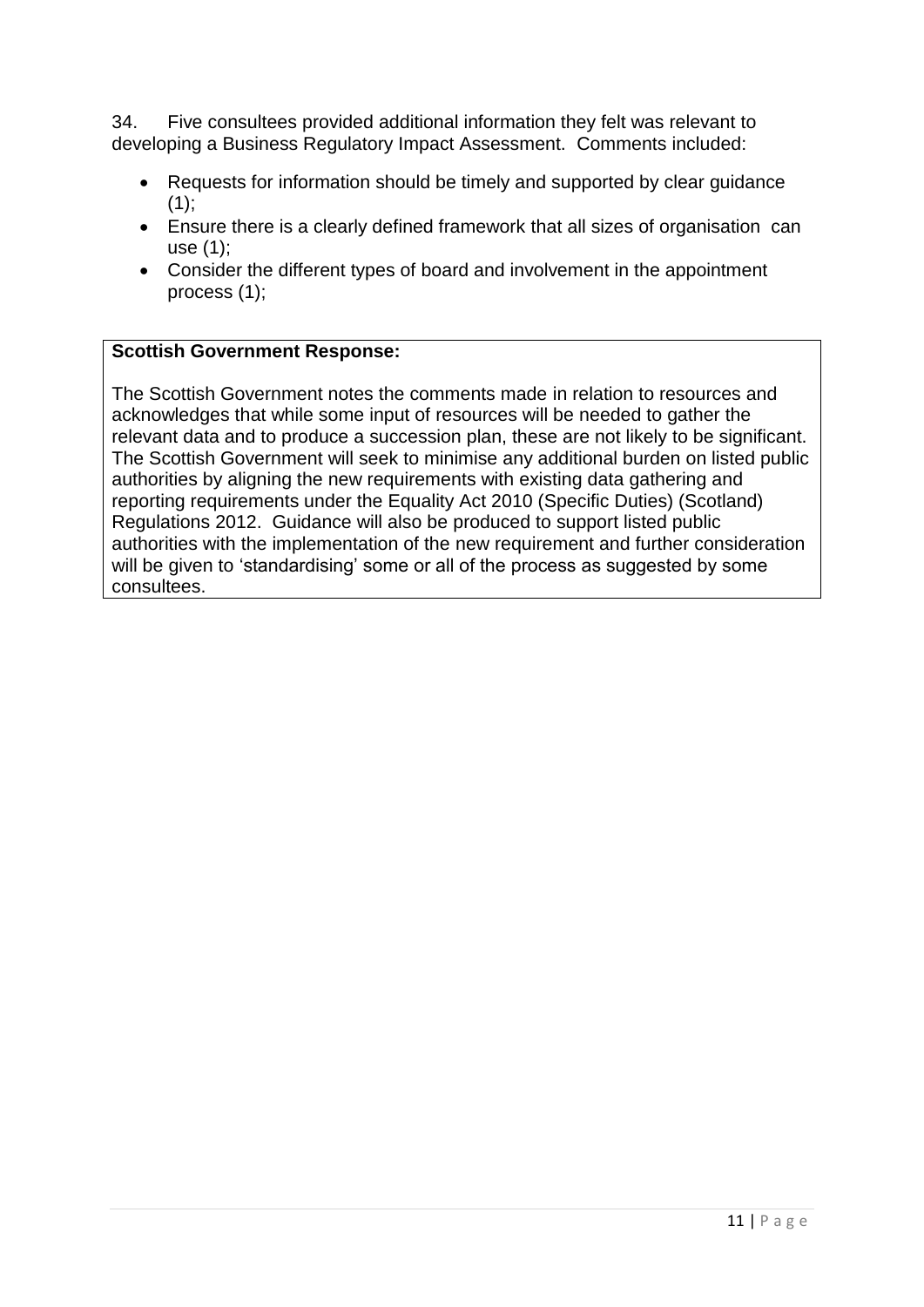# **Equality Impact Assessment**

#### **Question 12:**

The Scottish Government wants the people of Scotland in all of their diversity to be represented on the boards of public bodies. Do you think there are currently barriers that especially impact on certain groups that would stop them applying for board positions? **(Yes, No or Don't Know)** If yes, which groups and what are the barriers?

35. Twenty-nine consultees provided a yes, no or don"t know answer in response to question 12, with almost all consultees (27) indicating that they *do* think there are currently barriers to certain groups applying for board positions.

| Q.12       | $N = 29$           |
|------------|--------------------|
| Yes        | $\sim$<br><u>_</u> |
| <b>No</b>  | ⊾                  |
| Don't Know |                    |

36. Thirty-one consultees provided comments in response to question 12. Seventeen consultees referred to one or more of a range of "supply and demand" barriers which are experienced by groups who share protected characteristics. These barriers include:

- Outdated or inaccurate perceptions of what a board position means, including feeling of "board appointments are not for people like me";
- A lack of confidence to apply;
- A lack of understanding by those public bodies and those filling appointments about the benefits of board diversity;
- Systemic recruitment practices favouring traditional networks which lack diversity;
- A lack of consideration given to the visibility and accessibility of board appointments to enable and encourage applications from a diverse range of individuals, including how appointments and person specifications are described and where and how they are advertised.
- 37. Other comments included:
	- Eight consultees made reference to the practical barriers, such as the location and timings of board meetings. These barriers can particularly impact on women, who predominantly provide childcare and other forms of unpaid care, and disabled people who rely on board meetings taking place in accessible venues serviced by public transport;
	- Six consultees referred to the barriers experienced by younger people, including perceptions about the level of skills and experience required and the impact of an appointment on other employment, particularly if the appointment is unpaid;
	- The fact that some board positions are unpaid and/or travel expenses are not reimbursed can be a barrier to those on lower incomes (2);
	- Barriers at interview and selection stages remain for minority ethnic individuals (1);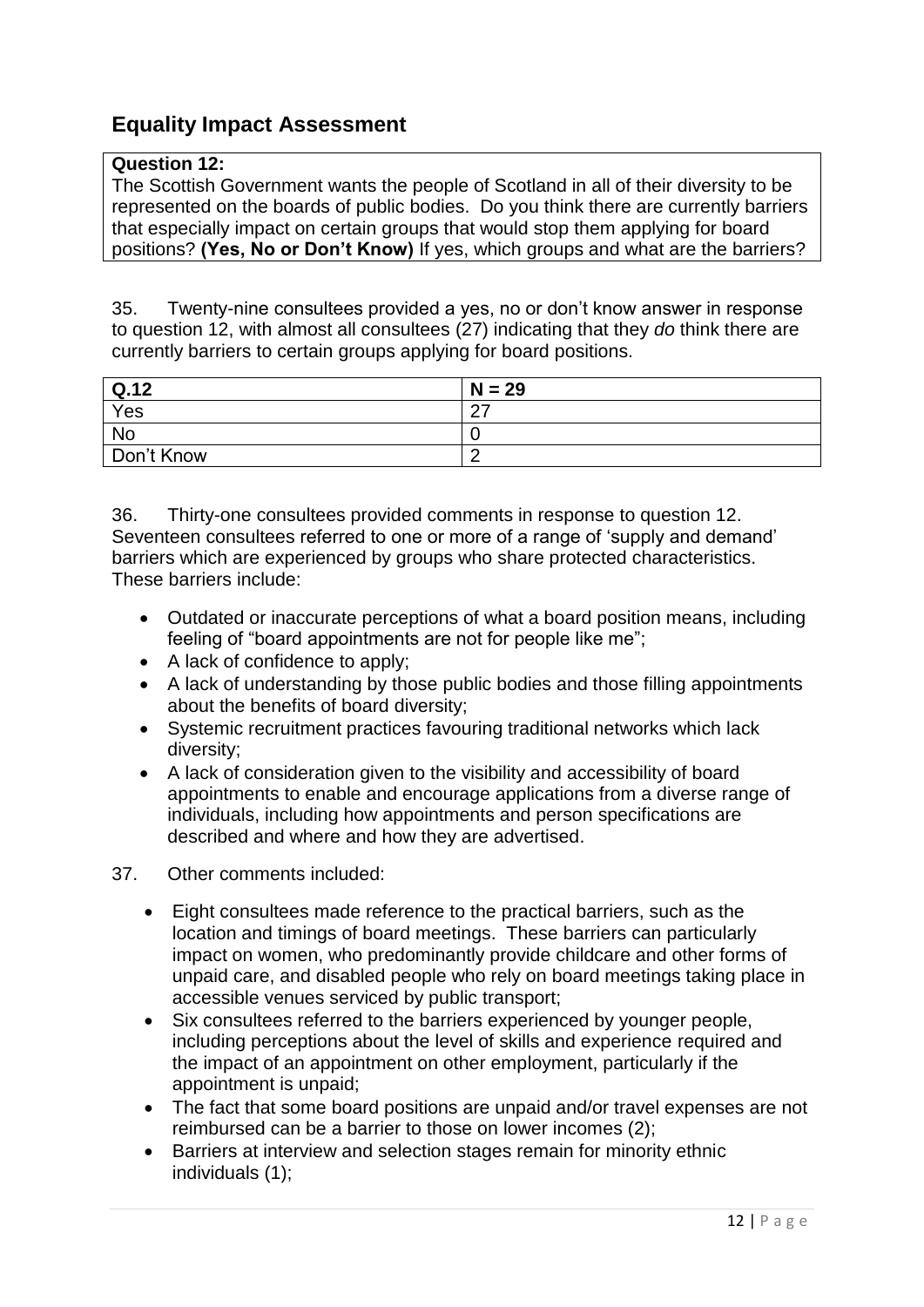- Competency based recruitment is not helpful and consideration should be given to defining equivalent experience (1);
- A review of progress made in implementing "Diversity Delivers" should be made (1);
- In order to improve board diversity an individual candidate's potential experience rather than their existing experience should be focussed on (1);
- Consideration must also be given to improving the diversity of 'the pipeline' through grassroots change from schools on (1).

#### **Question 13:**

Do you think there is additional supporting action that could be taken to help certain groups overcome or mitigate these barriers? **(Yes, No or Don't Know)** If yes, what action and who should take it?

38. Twenty-nine consultees provided a yes, no or don"t know answer in response to question 13, with all but one consultee (28) indicating that they *do* think that additional supporting action could be taken to help certain groups overcome or mitigate barriers.

| Q.13       | $N = 29$ |
|------------|----------|
| Yes        | 28       |
| No         |          |
| Don't Know |          |

39. Twenty-seven consultees provided comments in response to question 13. Comments included:

- Consider how and where board appointments are advertised to maximise reach to diverse individuals, including using specific channels if necessary  $(5)$ ;
- Highlight positive case studies of people with protected characteristics who have held board appointments (2);
- Consider remuneration for board chairs and/or members, including providing out of pocket expenses in advance of meetings (2);
- Boards could better use technology to promote different ways of working and enable flexibility (2);
- $\bullet$  Make training available on positive action (2);
- A national campaign or awareness raising to encourage people to consider board appointments, including explaining the benefits appointments can bring and dispelling myths about who can apply and skills and experience required  $(2)$ ;
- Additional supporting action is primarily needed around disability, including training on what is meant by the term "reasonable adjustment" and what this means in practice (1);
- Focus needs to be given to improving the transparency of the appointments process, including by making aggregated diversity data and the actions being taken by public bodies to improve their board diversity widely available, including to equalities groups (1);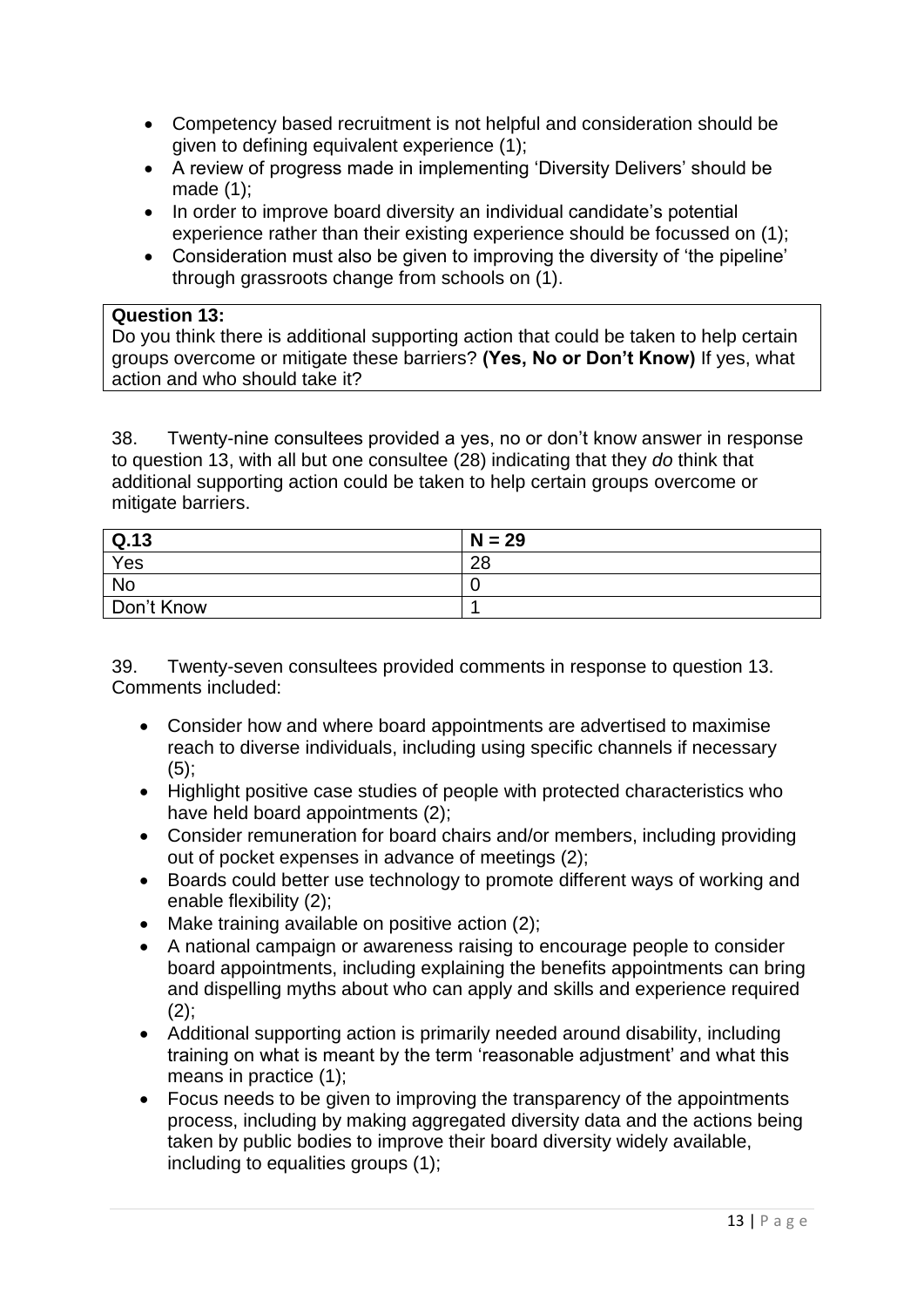- Nameless CVs should be considered so that candidates are selected "blind"  $(1)$ ;
- Work with equality stakeholders to develop peer support programmes and strategies to improve participation and engagement (1);
- Consideration should be given to any caring responsibilities that board members may have (1);
- $\bullet$  Hold board meetings in the evening (1);
- Encourage diverse individuals to apply for board positions by providing opportunities for mentoring, board shadowing and application and interview skills development (1);
- Maximise the number of board positions available by limiting the number of public board appointments an individual can hold to one, and setting a maximum period an individual can hold a board appointment (1)
- Promote the benefits of diversity to public bodies (1).

#### **Question 14:**

To help further with the development of our Equality Impact Assessment, please give any further information you think is relevant.

40. Seven consultees provided additional information they felt was relevant to developing an Equality Impact Assessment. Comments included:

- Current equal opportunities check sheets do not include White African or White Caribbean (1);
- Potential board members should be asked for their input in how to overcome barriers (1);
- Events to promote board appointments to diverse audiences, delivered in tandem by public bodies, Scottish Government and partners such as Changing the Chemistry and the Institute of Directors can make significant difference to the numbers and diversity of applications (1);
- Regional differences must be taken into account, particularly in regards to the ethnic minority population (1).

## **Scottish Government Response:**

The Scottish Government welcomes the comments put forward by consultees on the barriers to certain groups applying for board appointments and the suggested actions to overcome and mitigate these barriers. The Scottish Government will continue to prioritise improving the diversity of Scotland"s public boards through the Public Boards and Corporate Diversity Programme. A range of activity is being progressed, including making real and practical changes to the public appointments process such as where and how appointments are advertised and the way in which appointments and person specifications are worded.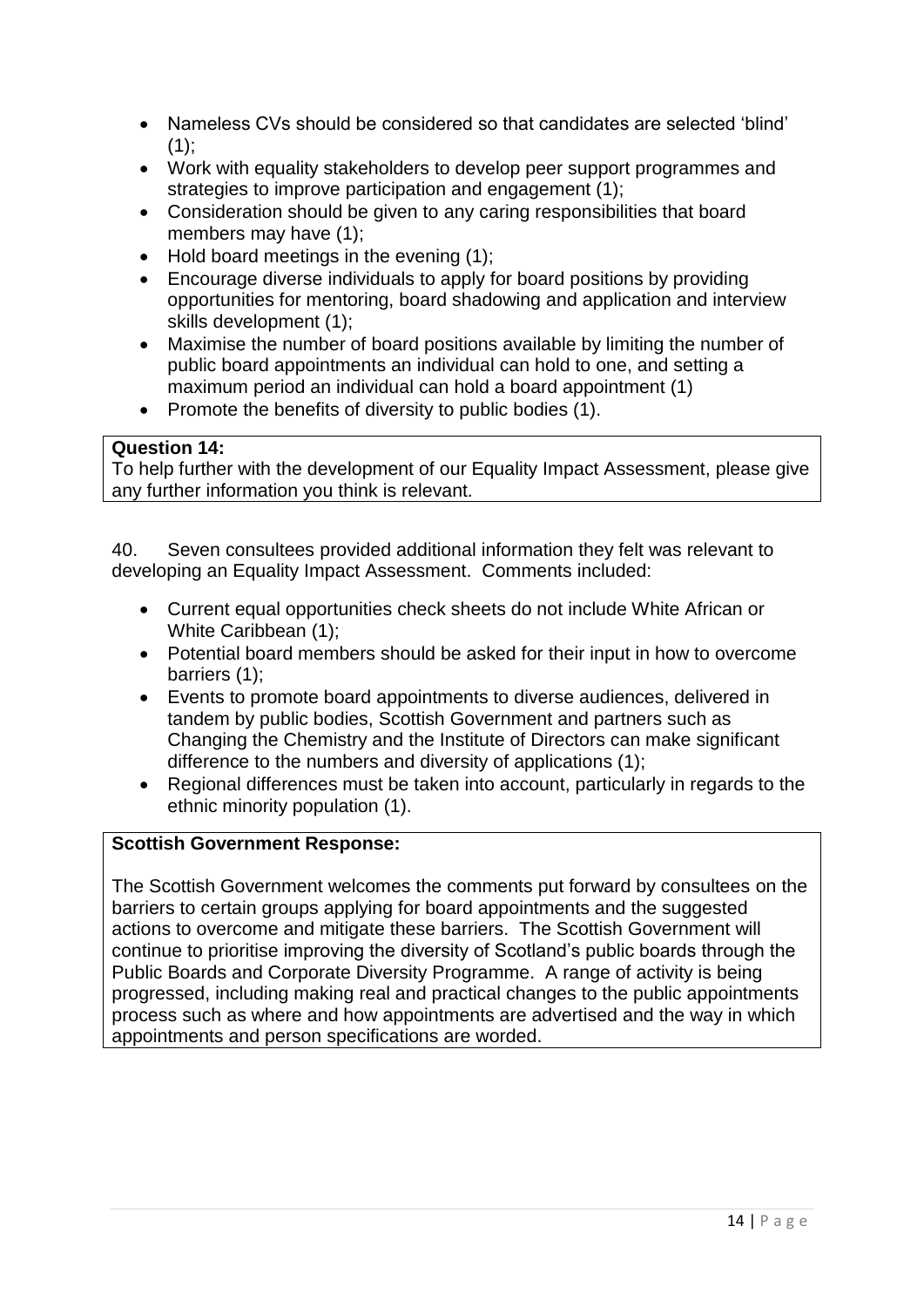# **Privacy Impact Assessment**

#### **Question 15:**

Do you think there are other factors involved in the data collection process that should be taken into account? **(Yes, No or Don't Know)** If yes, what are they?

41. Twenty-three consultees provided a yes, no or don"t know answer in response to question 15, with the majority (16) indicating that they *do* think there are other factors involved in the data collection to be taken into account.

| Q.15       | $N = 23$ |
|------------|----------|
| Yes        | 16       |
| No         | ╭<br>ٮ   |
| Don't Know | 4        |

42. Twenty-one consultees provided comments in response to question 15. The majority of comments concerned the requirements to publish gender composition and produce diversity succession plans.

43. Ten consultees acknowledged that the data collection process would be challenging as a result of the small numbers of individual board members involved and the fact that some board members could be reluctant to share personal information. A further six consultees noted that the individual board composition information reported back to boards by the Scottish Government would be restricted by statistical disclosure control requirements.

44. Other comments included:

- The aggregation of data to national level was a positive step (3);
- Sectoral level data in addition to national data would be helpful (2);
- Joint guidance from the Scottish Government and Equality and Human Rights Commission on the implementation of the new regulations, including data protection would be welcomed (1);
- Data on the diversity of people applying for appointments is important, including to compare to the diversity of people being appointed (1).

#### **Question 16:**

Do you think there is additional supporting action that could be taken to help listed public authorities gather and then use board diversity information? **(Yes, No or Don't Know)** If yes, what action and who should take it?

45. Twenty-three consultees provided a yes, no or don"t know answer in response to question 16, with the majority (18) indicating that they *do* think that additional supporting action could be taken to help listed public authorities to gather and use board diversity information.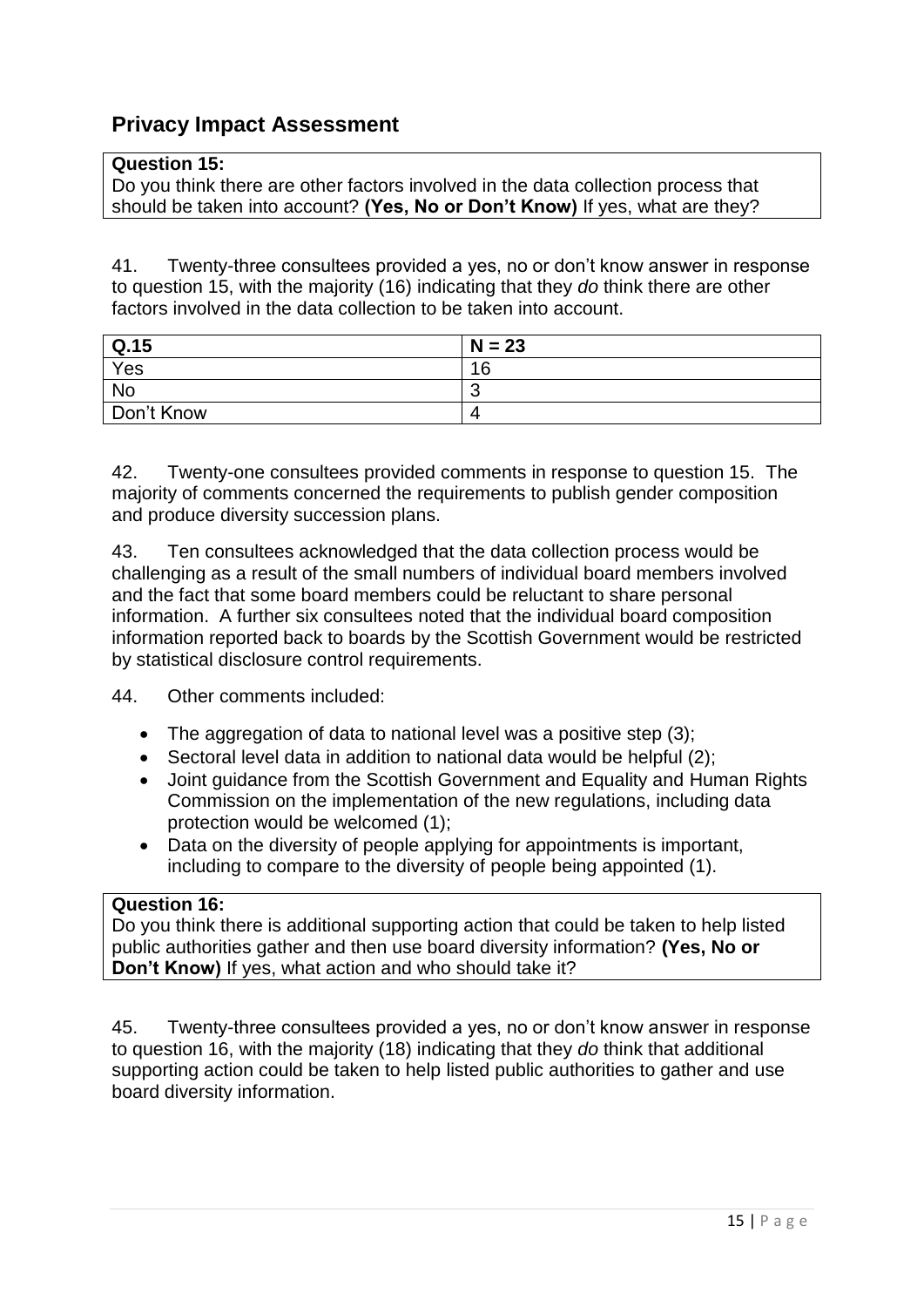| $\vert$ Q.16 | $N = 23$ |
|--------------|----------|
| Yes          | 18       |
| No           | $\cdot$  |
| Don't Know   |          |

46. Guidance was the most frequently referenced form of support (10), followed by the sharing of good practice (5). Two consultees advocated for the development of standardised questions, aligned to the census, to support the gathering of diversity information.

47. Other forms of support put forward included:

- Maintenance of the evidence tracker toolkit by the Scottish Government (2);
- Disaggregation of data by region (1);
- In-built review periods (1)

#### **Question 17:**

To help further with the development of our Privacy Impact Assessment, please give any other information you think is relevant.

48. Six consultees provided additional information they felt was relevant to developing a Privacy Impact Assessment. Comments generally reiterated the sensitivities surrounding data protection and the need for guidance to support the implementation of the new duty on diversity succession planning.

#### **Scottish Government Response:**

The Scottish Government notes the comments made regarding privacy and the concerns raised throughout the consultation regarding the need to maintain the integrity of individual"s personal information. Guidance will be developed in partnership with the Equality and Human Rights Commission to support implementation of the new requirements and will include data protection considerations.